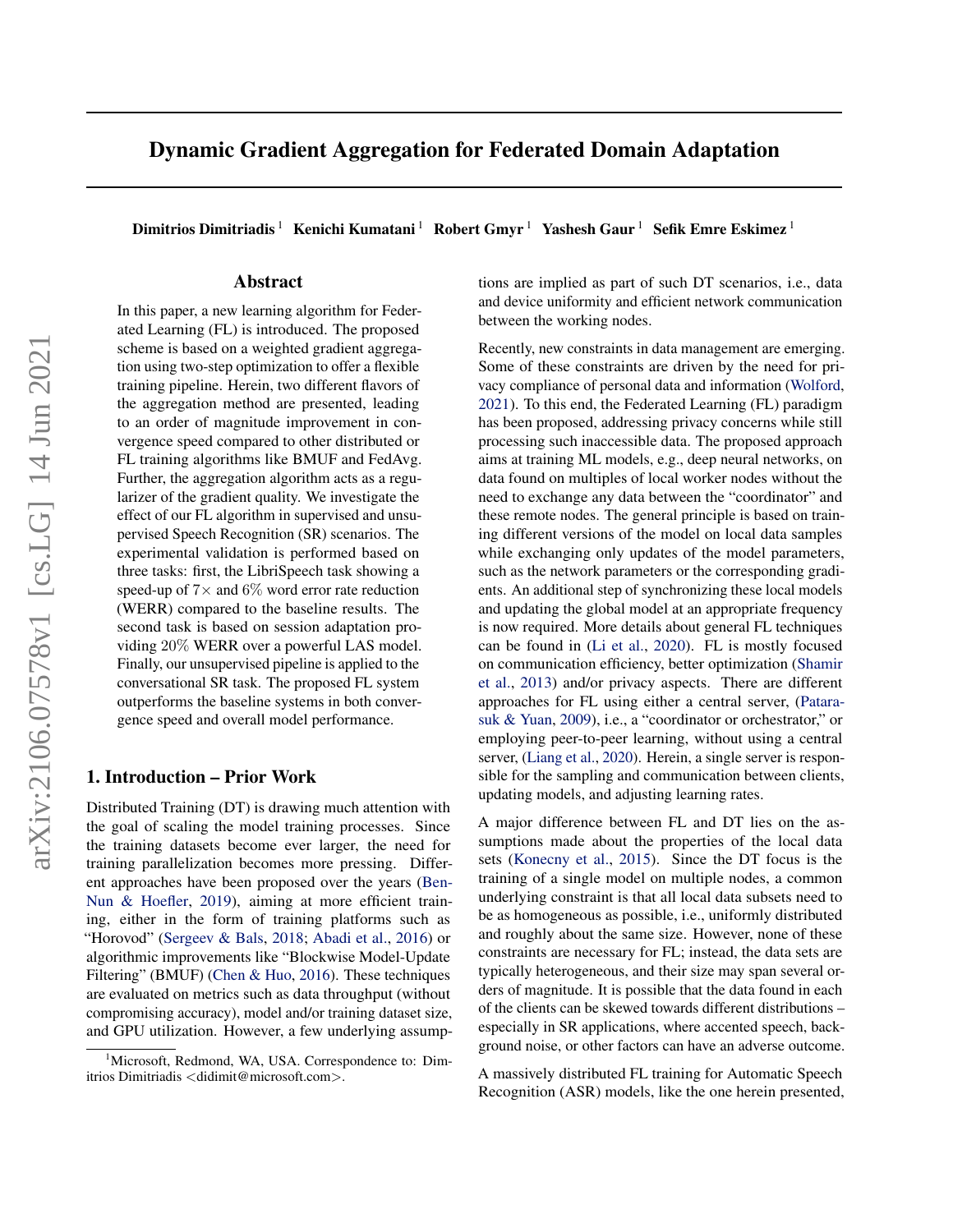<span id="page-1-0"></span>has not been applied before – albeit, some work exists for KWS [\(Leroy et al.,](#page-6-0) [2019\)](#page-6-0). The e2e models have gained in popularity in ASR tasks because acoustic, language, and pronunciation models of a conventional ASR system can be combined into a single neural network [\(Chiu et al.,](#page-6-0) [2018\)](#page-6-0), including "Recurrent Neural Network Transducer" (RNN-T) [\(Graves,](#page-6-0) [2012\)](#page-6-0), "Listen, Attend and Spell" (LAS) [\(Chan](#page-6-0) [et al.,](#page-6-0) [2015\)](#page-6-0) and others. Herein, the LAS architecture is adopted because it consistently provides the best offline results in our internal test sets. This model includes an encoder, an attention layer, and a decoder. Training of such all-neural models is much simpler than training conventional SR systems, and as such, easier to federate.

The contributions of the paper are: i. Optimization algorithm: The proposed hierarchical optimization scheme significantly speeds up convergence speed and improves overall classification performance. The "Generalized FedAvg," [\(Reddi et al.,](#page-7-0) [2020\)](#page-7-0) and "BMUF," [\(Chen & Huo,](#page-6-0) [2016\)](#page-6-0) algorithms overlap with the proposed method. ii. Dynamic Gradient Aggregation: A novel algorithm for de-emphasizing batches of "bad" data is presented. Similar algorithms have been investigating in [\(Alain et al.,](#page-6-0) [2016;](#page-6-0) [Bouchard et al.,](#page-6-0) [2015\)](#page-6-0) for the case of "Asynchronous SGD". Further, a data-driven method is applied to the FL setting. iii. Unsupervised Adaptation: An algorithm for unsupervised adaptation of ASR models as part of the FL platform is presented. Unsupervised training using TTS has been proposed before in [\(Rosenberg et al.,](#page-7-0) [2019\)](#page-7-0), but it has not been applied to a session adaptation scenario like this one in FL, and iv. Novelty of the task: The FL approach for ASR model training is investigated for the first time.

# 2. Federated Transfer Learning (FTL) Platform

The proposed FL system, [\(Dimitriadis et al.,](#page-6-0) [2020\)](#page-6-0), called "Federated Transfer Learning" (FTL) platform, consists of a pool of K clients with a fixed dataset per client. Every iteration t consists of processing randomly sampled  $N \ll K$ clients and returning them to the pool – random sampling with replacement. Additionally, limiting the processing to the  $N$  nodes decreases the latency between iterations and enhances the robustness against rogue nodes or attacks. Minibatch optimization methods, extending classical stochastic methods to process multiple data points in parallel, have emerged as a popular paradigm for FL [\(Li et al.,](#page-6-0) [2019\)](#page-6-0). Approaches like "Federated Averaging" (FedAvg) [\(Konecny](#page-6-0) [et al.,](#page-6-0) [2015\)](#page-6-0), a method based on averaging local models after stochastic gradient descent (SGD) updates, are often considered as the golden-standard approach. FedAvg is shown to generalize well while improving performance in terms of speed-ups. Lately, "Generalized FedAvg" was presented in [\(Reddi et al.,](#page-7-0) [2020;](#page-7-0) [Leroy et al.,](#page-6-0) [2019\)](#page-6-0), with similarities

to the proposed hierarchical optimization method.

#### 2.1. Hierarchical Optimization

Herein, a different approach for the hierarchical optimization process is proposed. The training process consists of two optimization steps: first, on the client-side using a "local" optimizer, and then on the server-side with a "global" optimizer utilizing the aggregated gradient estimates. The two-level optimization approach provides both speed-ups due to the second optimizer on the server-side and improved model performance. Scaling in the number of clients becomes straightforward by adjusting the server-side optimizer, as well. The proposed algorithm, i.e., Alg. [1,](#page-2-0) is shown to converge to a better optimum, faster than the centralized training method implemented on Horovod or BMUF, after data volume normalization  $<sup>1</sup>$ .</sup>

In more detail, the  $j<sup>th</sup>$  client update runs t iterations with  $t \in [0, T_j]$ , locally updating the seed model  $w_T^{(s)}$  $T^{(s)}$  (herein shown using the SDG optimizer, without loss of generality) with a learning rate of  $\eta_i$ ,

$$
w_{t+1}^{(j)} = w_t^{(j)} - \eta_j \nabla w_t^{(j)}
$$
 (1)

where t is the local iterations on  $j<sup>th</sup>$ -client, i.e., the client time steps, and  $w_t^{(j)}$  the local model and  $w_0^{(j)} \stackrel{\text{def}}{=} w_T^{(s)}$  $T^{(s)}$ .

The  $j<sup>th</sup>$  client returns a smooth approximation of the local gradient  $\tilde{g}_T^{(j)}$  $T(T)$  (over the  $T_j$  local iterations and T is the iteration "time" on the server side) as the difference between the latest, updated local model  $w_T^{(j)}$  $T_j^{(J)}$  and the previous global model  $w_T^{(s)}$ T

$$
\tilde{g}_T^{(j)} = w_{T_j}^{(j)} - w_T^{(s)} \tag{2}
$$

Since, estimating the gradients  $g_T$  is extremely difficult, hereafter the approximation  $\tilde{g}_T^{(j)}$  $T^{(J)}$  is used instead.

The gradient samples  $\tilde{g}_T^{(j)}$  $T^{(J)}$  are weighted and aggregated, as described in Section [3](#page-2-0)

$$
g_T^{(s)} = \sum_j \alpha_T^{(j)} \tilde{g}_T^{(j)} \tag{3}
$$

where  $\alpha_T^{(j)}$  $T^{(J)}$  are the aggregation weights.

The global model  $w_{T+1}^{(s)}$  is updated as in (3) (here also shown using SGD, although not necessary),

$$
w_{T+1}^{(s)} = w_T^{(s)} - \eta_s g_T^{(s)}.
$$
\n(4)

The process described in Equation [5](#page-2-0) is a form of "*Online Training*" [\(Parisi et al.,](#page-6-0) [2018;](#page-6-0) [Sahoo et al.,](#page-7-0) [2017\)](#page-7-0). While updating the seed model drifts further from the original task. In order to mitigate this drifting, an additional training step

 $1$ <sup>1</sup>The comparison is in number of iterations till convergence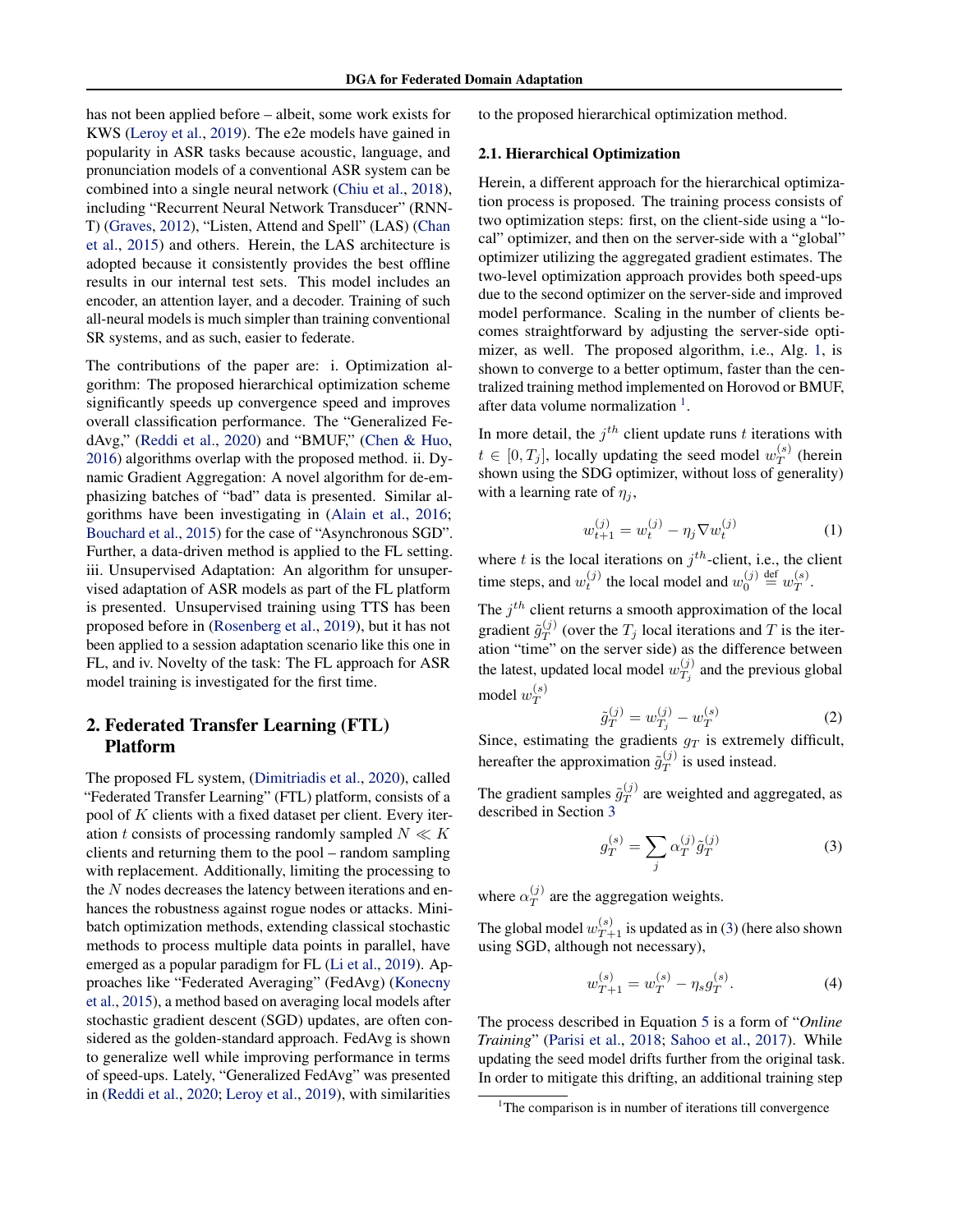<span id="page-2-0"></span>is proposed (with held-out data matching the tasks in question) on the server-side.The model updates are regularized in a direction matching the held-out data. As such, the model does not diverge too much from the task of interest.

$$
w_{\tilde{t}+1}^{(s)} = w_{\tilde{t}}^{(s)} - \eta_w \nabla w_{\tilde{t}}
$$
 (5)

This training step on the server-side can be seen as an example of "*Naive Rehearsal*" [\(Hsu et al.,](#page-6-0) [2018;](#page-6-0) [Parisi et al.,](#page-6-0) [2018\)](#page-6-0), replaying previously seen data.

Algorithm 1 Hierarchical Optimization

1: **Input:**  $(w_0^{(s)}, \mathbf{x_T^{(j)}})$ 

2: while Model  $w_T^{(s)}$  $T^{(s)}$  has not converged **do** 

3: for  $j$  in  $[0, N]$  do

4: Send seed model  $w_T^{(s)}$  $T^{(s)}$  to  $j^{(th)}$  clients

5: Train local models  $w^{(j)}$  in  $j^{th}$ -node with data  $x_T^{(j)}$  $\boldsymbol{\mathcal{I}}$ 6: Estimate a smooth approximation of the local gra-

dients  $\tilde{g}^{(j)}_t$  for  $j^{th}$ -node

7:  $j \leftarrow j + 1$ 

- 8: end for
- 9: Estimate weights  $\alpha_T^{(j)}$  $T$  per DGA algorithm
- 10: Aggregate weighted sum of gradients, Equation [4](#page-1-0)
- 11: Update global model  $w_T^{(s)}$  $T^{(s)}$  using aggregated gradient

12: Update global modal on held-out data, Equation 5 13: end while

The convergence speed of training due to the hierarchical optimization scheme is improved by a factor of  $2\times$ , without any negative impact on performance. Also, the communication overhead is significantly lower since the models are transferred twice per client and iteration (instead of continuously transmitting the gradients, as in FedSGD.

#### 2.2. Unsupervised Training

Accurate labels are not always available in many FL scenarios and/or ASR tasks. In this work, we present two unsupervised training methods, either utilizing multiple hypotheses [\(Kumatani et al.,](#page-6-0) [2020\)](#page-6-0) or based on available local text. The first algorithm processes the N-best hypothesis of the speech recognizer as a sequence of soft labels. These  $N$ -best hypotheses, even with  $N$  relatively small, have coverage of around 90% of the correct labels. The network is updated with these soft labels as part of multi-task training, where the loss of each task is weighted based on the DGA, as in Section 3. By doing so, we can alleviate degradation caused by hard labels, as in the other adaptation methods [\(Huang et al.,](#page-6-0) [2016\)](#page-6-0). The second approach is to adapt the model with TTS-based audio hierarchically. A mix of audio from TTS and randomly sampled speech is used as input for this approach. First, the LAS model is adapted with organization-level relevant data, and then, it is adapted with session-specific data in a federated manner. The first step

creates a new seed model with the decoder lightly matching the expected session-based data. This seed model is used as the starting point for running the FTL pipeline described above on TTS-data per session. The TTS-based data causes the LAS model to diverge from the original one significantly, so the randomly sampled 'real' data is used to regularize the training process, as in Equation 5.

## 3. Dynamic Gradient Aggregation

Training with heterogeneous local data poses additional challenges, especially for the aggregation step, Equation [4.](#page-1-0) As a result of such heterogeneous distributions, the gradients can point to different directions and the aggregation process becomes noisier due to this diversification. Gradients based on local training, where losses are of similar magnitude, are expected to move the model similarly; thus, the aggregated gradients are expected somewhat aligned. Such alignment of the aggregated gradients is shown to be beneficial both for the convergence speed and performance, per the experimental section below.

Gradients that deviate from the rest should be processed differently: the proposed approach uses weights during the aggregation step, i.e., the contribution of some components is de-emphasized by weighting the local gradients,  $\tilde{g}_T^{(j)}$  $T<sup>(J)</sup>$ , in [\(2\)](#page-1-0). The proposed algorithm is called "*Dynamic Gradient Aggregation*" (DGA). Two flavors of DGA are herein proposed: first, the  $DGA_{SM}$  using the training losses as weights, and the "data-driven" approach, where a neural network is trained to infer the weights. In some tasks, DGA does not significantly affect the overall WER performance (e.g., in the LibriSpeech task, where data is more homogeneous); however, it makes the training convergence significantly faster. On the other hand, the DGA approach significantly affects the convergence speed and classification performance in other tasks, e.g., unsupervised training where the label quality varies significantly or in diverse local data distributions. The weighting process can be seen as a type of regularization, decreasing the variance of the aggregated gradients. The analysis can be found in the Appendix [A.](#page-7-0)

The  $DGA_{SM}$  algorithm utilizes the negative training loss coefficients  $\mathcal{L}$ , as weights  $\alpha_t^{(j)} \sim \mathcal{L}(\cdot)$ . These weights are normalized when passed through a Softmax $(\cdot)$  layer,

$$
\alpha_T^{(j)} = \exp(-\beta \mathcal{L}_T^{(j)}) / \sum_i \exp(-\beta \mathcal{L}_T^{(i)}) \tag{6}
$$

where  $\beta$  is the temperature of the Softmax function. According to Equation 6, the aggregation weights are smaller for nodes with larger values of the corresponding losses.

The  $2^{nd}$  approach is based on Reinforcement Learning. The weights are inferred by a network, trained with RL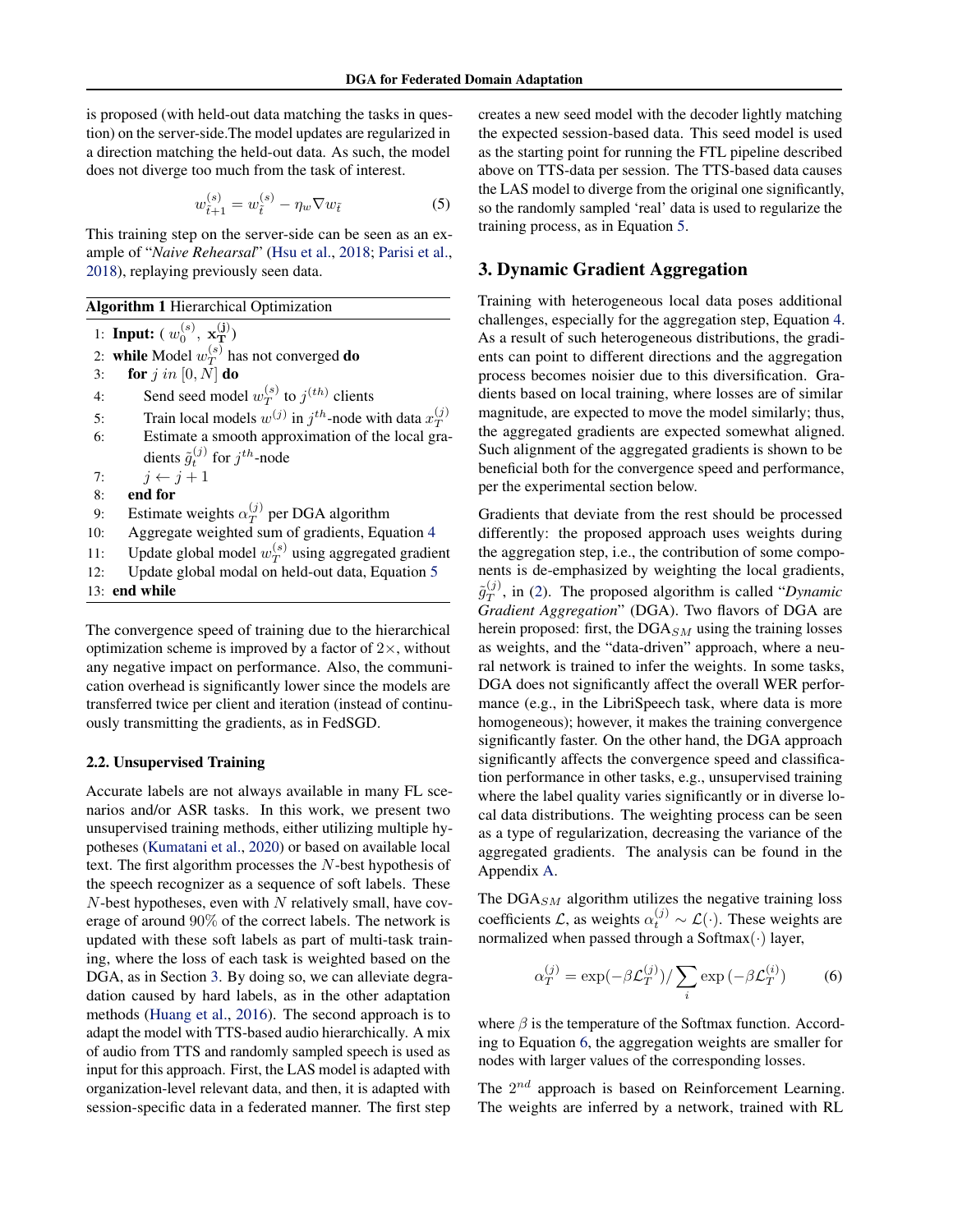rewards. Herein, this approach is called "RL Weighting" (or DGA<sub>RL</sub>), Algorithm 2. An agent perceives an "observation" from the environment. The rewards depend on how good the agent's action is, based on a specific, predefined reward policy. This agent takes action in order to optimize the interaction with the environment according to such rewards policy while inducing new states to the system. Then, updated observations and a new reward are acquired based on such a new state. Our approach is based on Active Reinforcement Learning, where rewards depend on the action selected [\(Epshteyn et al.,](#page-6-0) [2008\)](#page-6-0).

A neural network  $RL(\cdot)$  is trained with Reinforcement Learning to infer the weights, based on the input features  $\mathbf{x}_{\mathbf{T}}^{(j)}$  from each of the *j*-clients. The agent decides on the values of the gradient weights aiming at improving the overall CER performance of the model by learning an optimal weighting strategy. The input features consist of the training loss coefficients and the gradient statistics.

Algorithm 2 Dynamic Gradient Aggregation Based on Re-

inforcement Learning 1: Input:  $\tilde{g}_{T}^{(j)}$  $_{T}^{(j)},\mathbf{x}_{\mathbf{T}}^{(\mathbf{j})}$ 1. **Input.**  $y_T$ ,  $x_T$ <br>2:  $RL(\cdot)$  Model Initialization 3: while Model  $w_T^{(s)}$  $T^{(s)}$  has not converged **do** 4: Read the Observations  $\mathbf{x}_{\mathbf{T}}^{(j)}$ T 5: Estimate Weights  $a_T^{(j)} \leftarrow RL(\mathbf{x_T^{(j)}})$ 6: Estimate Weights  $b_T^{(j)} \leftarrow \text{Softmax}(\mathbf{x_T^{(j)}})$ , from Equation [6](#page-2-0) 7: Estimate  $\tilde{W}_T^{(s),a}$  $\tilde{W}_T^{(s),a}$  and  $\tilde{W}_T^{(s),b}$  $T^{(s),b}$  based on two sets of aggregation weights  $a_T^{(j)}$  $T^{(j)}$ ,  $b_T^{(j)}$  with Equation [4](#page-1-0) 8: Estimate  $CER_{a,T}$ ,  $CER_{b,T}$  for the new models  $\tilde{W}_T^{(s),a}$  $\tilde{W}_T^{(s),a},\tilde{W}_T^{(s),b}$ 9: if  $\overline{\text{CER}}_{a,T}$  –  $\overline{\text{CER}}_{b,T} > \theta$  then 10:  $w_{T+1}^{(s)} \leftarrow \tilde{w}_T^{(s),a}$ 10.  $w_{T+1} \leftarrow w_T$ <br>
11:  $r_T = R$ 12: **else if**  $abs(CER_{a,T} - CER_{b,T}) \leq \theta$  then 13:  $w_{T+1}^{(s)} \leftarrow \tilde{w}_T^{(s),a}$ 13.  $w_{T+1} \leftarrow w_T$ <br>
14:  $r_T = 0.1R$ 15: else 16:  $w_{T+1}^{(s)} \leftarrow \tilde{w}_T^{(s),b}$ 10.  $w_{T+1} - w_T$ <br>
17:  $r_T = -R$ 18: end if 19: Update model  $RL(\cdot)$  on reward  $r_T$ 20: end while

The "actions", i.e., the weights, are predicted from the results they incur, i.e., the "Character Error Rate" (CER) on the validation set in every time step  $T$ . This reward policy is based on the CER performance, i.e., the "environment," the "action," and "state"  $s_{T+1}$  is the new aggregated model.In more detail, the "environment" in every iteration  $T$  is the

gradient components  $\tilde{g}_T^{(j)}$  $T<sup>(J)</sup>$ , the states  $s_T$  are described by the input features  $\mathbf{x}_{\mathbf{T}}^{(j)}$ , and the action vector  $\alpha_T^{(j)}$  $T^{(J)}$  is the aggregation weights. The policy is dictated by the output CER performance (on the validation set), as in Alg. 2. The reward policy is based on the CER performance of two different networks that are trained with the aggregated gradients [\(2\)](#page-1-0). These two networks are versions of the same seed model, after training with either the inferred weights or the Softmax-based ones, Equation [4.](#page-1-0) Depending on the comparative results, a reward  $r<sub>T</sub>$  is provided, and the new state  $s_{T+1}$  is estimated. The threshold and reward parameters  $\theta$ , R are part of the reward policy as detailed in Alg. 2. Herein, the input features  $\mathbf{x}_{\mathrm{T}}^{(j)}$  are the combination of the training loss coefficients (as described above) augmented by the gradient magnitude mean and variance values. The statistics are estimated on the gradients  $\tilde{g}_T^{(j)}$  $T^{\mathcal{Y}}$ , Equation [2.](#page-1-0)

## 4. Experiments and Results

Three datasets are used as the experimental test-beds, the LibriSpeech task [\(Panayotov et al.,](#page-6-0) [2015\)](#page-6-0) (LS task) for supervised training, an internal dataset based on Powerpoint presentations and meeting transcriptions (CTS) for the unsupervised tasks. A LAS model is used [\(Chan et al.,](#page-6-0) [2015\)](#page-6-0), consisting of a 6-layer bLSTM, with dropouts for the encoder, 2 layers of uni-directional LSTM for the decoder, and a conventional location-aware content-based attention layer with a single head. The input features are 80-dim log mel filter-bank energies, extracted every 10 msec with 3 consecutive frames stacked, and 16k subwords based on a unigram language model are used as the recognition unit. For the  $1^{st}$  scenario, the baseline model is a state-of-the-art LAS model trained using Horovod on the entire training set of 920h. This model's performance provides the lower bound of the WER for the particular ASR task since all the data is used in a centralized manner. For the  $2^{nd}$  scenario, a LAS model of similar architecture, trained on 75k hours of speech, is used as the seed model.

#### 4.1. Supervised Training FTL Experiments

For the supervised experiments, the dataset contains about  $1k$  hours of speech from  $2.5k$  speakers reading books. The training set is split into two parts of 460h each, with no overlapping speakers. The first part is used to train a seed model. The  $2^{nd}$  part of the dataset is used to simulate online training under the FL conditions. Two different FL scenarios are examined: first, i.i.d. split of the training set in 7 randomly split parts, second, a non-i.i.d. segregation based on the 1100 speaker labels. The number of randomly sampled clients  $N$  in our experiments varied from 25 to 400, with higher N being better. We set  $N = 100$  as a compromise between communication overhead and memory.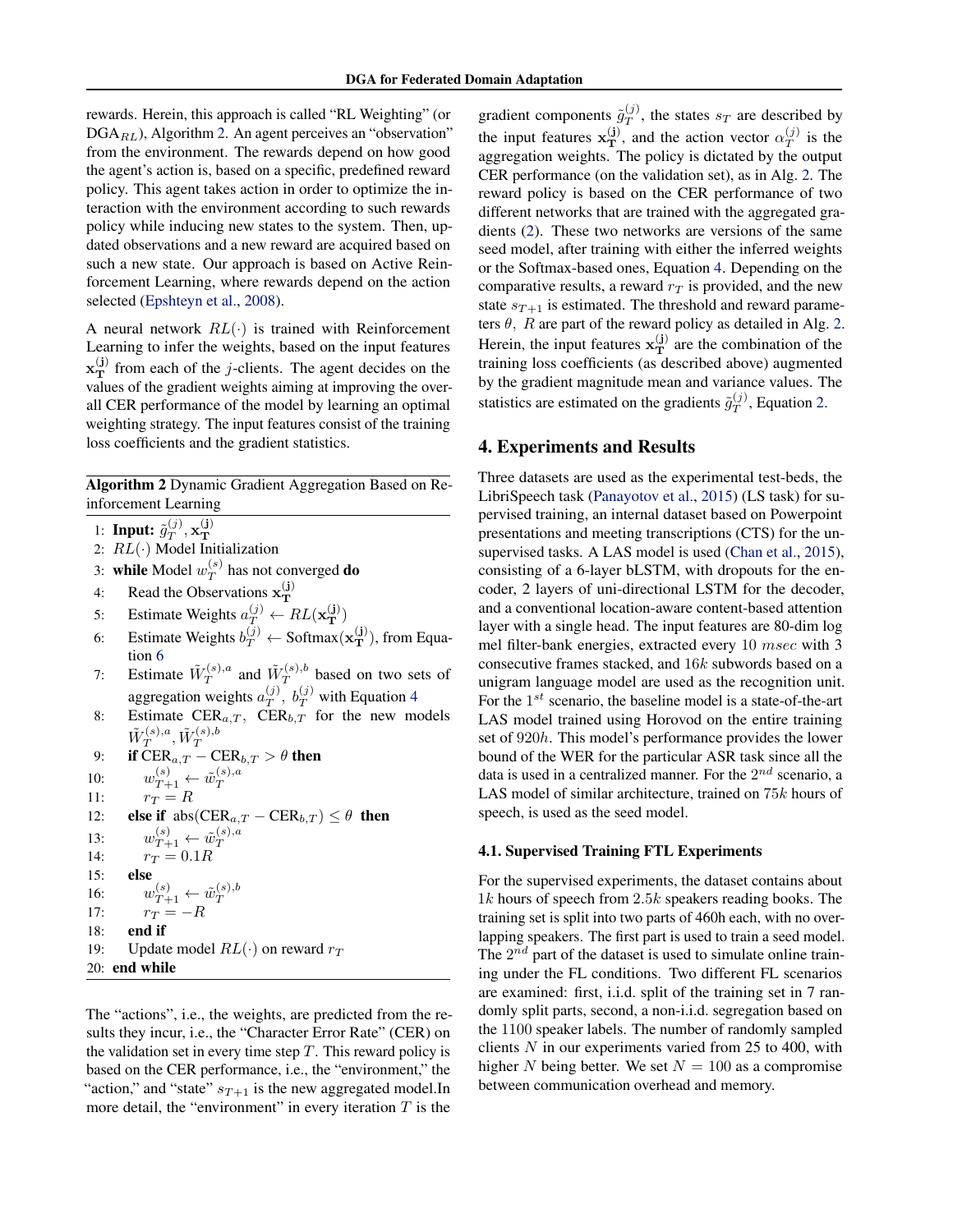The weighting approach for  $\alpha_T^j$  is either based on the training loss (DGA<sub>SM</sub>) or inferred by the  $RL(\cdot)$  network (DGA $_{RL}$ ). The  $RL$  network is a 5-layer DNN with ReLU activations and a bottleneck layer ( $2^{nd}$  layer to last). The input layer size is  $3N$ , and the output layer N. The reward policy is  $+1$  if the weights provide a better CER value compared to the loss-based weights,  $-1$  in the opposite case, and +0.1 when the performance of the two cases is similar. The network has a memory of the previous  $1k$  instances, sampling a mini-batch of 32 instances per training iteration.

| LibriSpeech Task |                                 |             |  |  |
|------------------|---------------------------------|-------------|--|--|
|                  | Training Scenario               | WER $(\% )$ |  |  |
| Central.         | Offline (lower bound)           | $4.00\%$    |  |  |
|                  | Training on 1st 50% of LS(seed) | 5.66%       |  |  |
|                  | Online                          | 4.61%       |  |  |
| <b>FTL</b>       | FedAvg                          | $4.55\%$    |  |  |
|                  | Hier. Optim. (i.i.d.)           | $4.51\%$    |  |  |
|                  | Hier. Optim. (non-i.i.d.)       | 4.45%       |  |  |
|                  | $+$ DGA <sub>SM</sub>           | 4.41%       |  |  |
|                  | $+$ DGA <sub>RL</sub>           | 4.40%       |  |  |

Table 1. System evaluation on the LibriSpeech task, for online learning with LAS.

The top 3 rows in Table 1 are with centralized training, with the lower bound in performance coming from the model trained on the entire dataset (offline training). The 4% WER for this model appears in line with the literature. The  $2^{nd}$ model ("online" row) is based on the seed model initially trained on the 1st half of the data till convergence. The model is online trained with the  $2^{nd}$  half of the data (both trained with Horovod). Then, the seed model is further refined with FTL by training on unseen data. Different strategies for model aggregation were investigated, such as model averaging ("FedAvg" row) or hierarchical optimization using optimizers such as Adam, SGD, etc. For the FedAvg system, the model averaging is performed on the server, while the SGD optimizer is used for training on the client's side. Combinations of the server/client optimizers were also investigated. The differences in performance of these combinations of optimizers were rather limited, and for the sake of space, are not further elaborated here. However, a state-less optimizer on the client-side is expected because the initial model is changing after each iteration, and therefore, keeping the state of the local optimizer does not make sense. Throughout the paper, the combination of Adam/SGD for the server/client is adopted.

The non-i.i.d. partition of the data is based on the speaker labels, i.e., 1100 partitions and an equal number of clients. As mentioned above, 100 clients per iteration are sampled out of the pool of clients. The transition from an i.i.d. data split, i.e., 7 partitions, to non-i.i.d. per-speaker partition, did



Figure 1. Training on LibriSpeech corpus for 3 weighting scenarios, i.e., uniform weights,  $DGA_{SM}$  and  $DGA_{RL}$  weights.

not deteriorate the overall model performance.

The proposed DGA algorithm addresses the data heterogeneity by de-emphasizing the gradients from clients badly modeled. The FedAvg system requires around 800 iterations for convergence. Such a system is too slow, and henceforth, it will not be considered as the state-of-the-art baseline. Our baseline system is based on hierarchical optimization but without DGA. Even though the overall performance was not impacted (this is only true for the case of the LS task), the overall convergence speed was improved by a factor of  $1.5\times$  compared to the baseline system and  $7\times$  compared to the FedAvg system. In more detail, approximately 384 iterations are required for the case of unweighted aggregation against only 224 for the  $DGA_{SM}$ . In the case of  $DGA_{RL}$ , the number of required iterations is even lower, decreased by an additional factor of 1.5×, requiring only 144 iterations. The variations in performance between different approaches are limited; the task is quite homogeneous. However, improvements in the other tasks, e.g., adaptation on presentation sessions, are presented.

The convergence plots for the different weighting scenarios, i.e., uniform weights,  $DGA_{SM}$  and  $DGA_{RL}$ , for the LS task, are shown in Figure 1. The RL-based aggregation curve shows ripples (particularly wide at the beginning of the training process), but this is expected since the RL network starts from a random state and convergences later on. Further, the performance of the RL- and Softmax-based weighting schemes seem to converge after a few iterations. This is also expected since the rewards policy is based on the Softmax- performance. The RL network learns Softmaxbased behavior after a while. However, it is consistently outperforming that system in terms of convergence speed. The LS dataset is quite homogeneous in terms of audio quality, so the proposed algorithm is not expected to perform vastly differently in terms of WER performance. However, the RL-based system outperforms the uniform-weighted one in other tasks with improvements up to 11% WERR.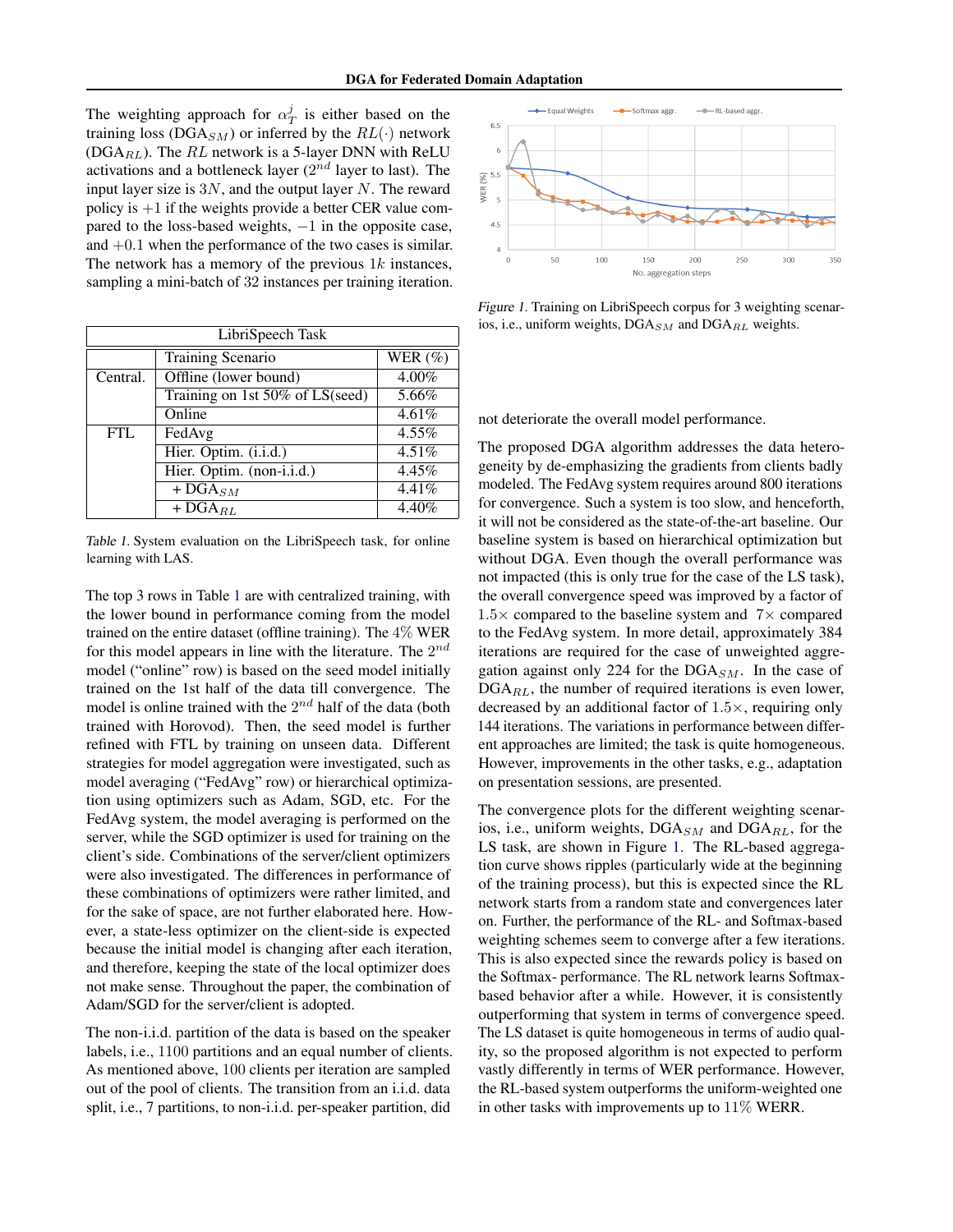## <span id="page-5-0"></span>4.2. Hierarchical Unsupervised Training with Federated Session Adaptation

In the case of unsupervised training, our approach is to adapt the LAS models hierarchically: first, adapt the seed model to organizational-level tenant data, and then perform session adaptation based on the FTL platform. The dataset used here consists of TTS data and a random sample of real speech already used for training the LAS model; the use of real data prevents the model from overfitting to the TTS data. The TTS corpus is  $3.5k$  hours of audio, based on  $2.8M$ written sentences, i.e., 32M words with a dictionary size of 172k unique words, of internal documents and emails from Microsoft employees. This written corpus is pushed through the Neural TTS Microsoft service. The test set is based on 4 presentations of about 40min each, with 1230 sentences,  $12k$  words, and a vocabulary of  $2.5k$  words. The text data found in the presentation slides were also used to synthesize the speech data (using the TTS engine as described below) with a total size of 1.3h. The initial LAS model is trained on 75k hours of speech. This seed model is adapted with the TTS data generated from the tenant text data in a centralized way. Several scenarios for this adaptation step are investigated, performing subspace adaptation, i.e., changing the encoder, decoder, or both, and including different sources of the TTS speech data: the tenant TTS data only, tenant and presentation slide TTS data, and the mixture of the TTS and real-speech data. Now, the final adapted model matches closer the content of the presentation slides.

The adapted-to-the-tenant-text-data model is now used as the starting model for the second adaptation step. This  $2^{nd}$  adaptation step is based on the FTL platform, where the 4 meetings and the new model are used for the final inference step. The new model is adapted iteratively to the presentation-related text using the TTS-based audio. The DGA step is also applied to weight the input gradients. However, we noticed that the model overfits very fast on the synthetic TTS data, with the overall performance steeply deteriorating. To address this issue, we have added realspeech data on the server-side training to regularize the process. The real-speech audio is randomly picked from the training set. Note here that this random subset of speech has already been used for training the initial LAS model – no need for held-out data. The addition of this set reduces the model drift significantly while improving the overall recognition performance. This step mitigates any impact from Catastrophic Forgetting.

The hierarchical approach shows an 20% WERR improvement over the original model performance. We have investigated TTS adaptation on the speakers' voice (each of the 4 presentations is assumed to contain a single speaker), but no additional benefits in performance were found.

| Presentation-based Session Adaptation |                    |              |            |  |
|---------------------------------------|--------------------|--------------|------------|--|
|                                       | Train. Scenario    | Adapt. Comp. | <b>WER</b> |  |
| Central.                              | <b>Baseline</b>    | None         | 6.86%      |  |
|                                       | <b>Tenant Text</b> | Encoder      | 8.71%      |  |
|                                       |                    | Decoder      | 6.41%      |  |
|                                       | $+ TTS + DGA_{BL}$ | Decoder      | 6.46%      |  |
|                                       | $+$ Real speech    | Decoder      | $6.29\%$   |  |
| <b>FTL</b>                            | TTS+Real speech    | Decoder      | 5.51%      |  |

Table 2. Hierarchical Unsupervised Training with Federated Session Adaptation.

| Model type                  | Adapt.         | WER $(\%)$ |
|-----------------------------|----------------|------------|
| Teacher model $(1GB + LM)$  | N <sub>0</sub> | 20.80%     |
| Large student model (1GB)   | No             | 22.50%     |
|                             | Yes            | 20.40%     |
| Small student model (350MB) | N <sub>0</sub> | 22.64%     |
|                             | Yes            | 21.48%     |

Table 3. Federated adaptation with  $DGA_{RL}$  via knowledge distillation and self-training.

#### 4.3. Semi-supervised Learning with DGA

To verify the efficacy of DGA, we ran another set of SR experiments on meeting data in a semi-supervised scenario. The experiments followed the same setup as described in [\(Wong et al.,](#page-7-0) [2021\)](#page-7-0). Audio was captured with a microphone array from internal Microsoft meetings with an average of 7 active participants each. Meeting participants interact with each other in an unrestricted way. The meeting audio data, thus, contain conversational overlapping speech as well as background noise; as in [\(Yoshioka et al.,](#page-7-0) [2019\)](#page-7-0). Each meeting lasted up to 1 hour. 111 meetings were used as a test set. The total amount of the test data is approximately 58h. Additional untranscribed speech data form 711 meetings are used for domain adaptation.

The teacher acoustic model is a hybrid latency-controlled and layer-trajectory bLSTM network [\(Sun et al.,](#page-7-0) [2019\)](#page-7-0) with 6 layers of 1024 nodes. Two different sizes of LAS networks are used as student models, with size of 350MB and 1GB, respectively. The hybrid and LAS models were initially trained on 75k hours of anonymized data from a variety of Microsoft applications. For generating the soft labels, the adaptation data were first decoded by using the hybrid teacher model with a 5-gram language model. The N-best results were then re-ranked with a neural network language model, comprising 2 LSTM layers with 1024 nodes, trained on text data crawled from the internet and meeting-related scenarios. The gradients are separately computed for each meeting by sequence-level knowledge distillation and selftraining [\(Kumatani et al.,](#page-6-0) [2020\)](#page-6-0) with the N-best soft-labels. The final model update is done by combining the gradient of each meeting with  $DGA_{RL}$ , as described in Section [2.](#page-1-0)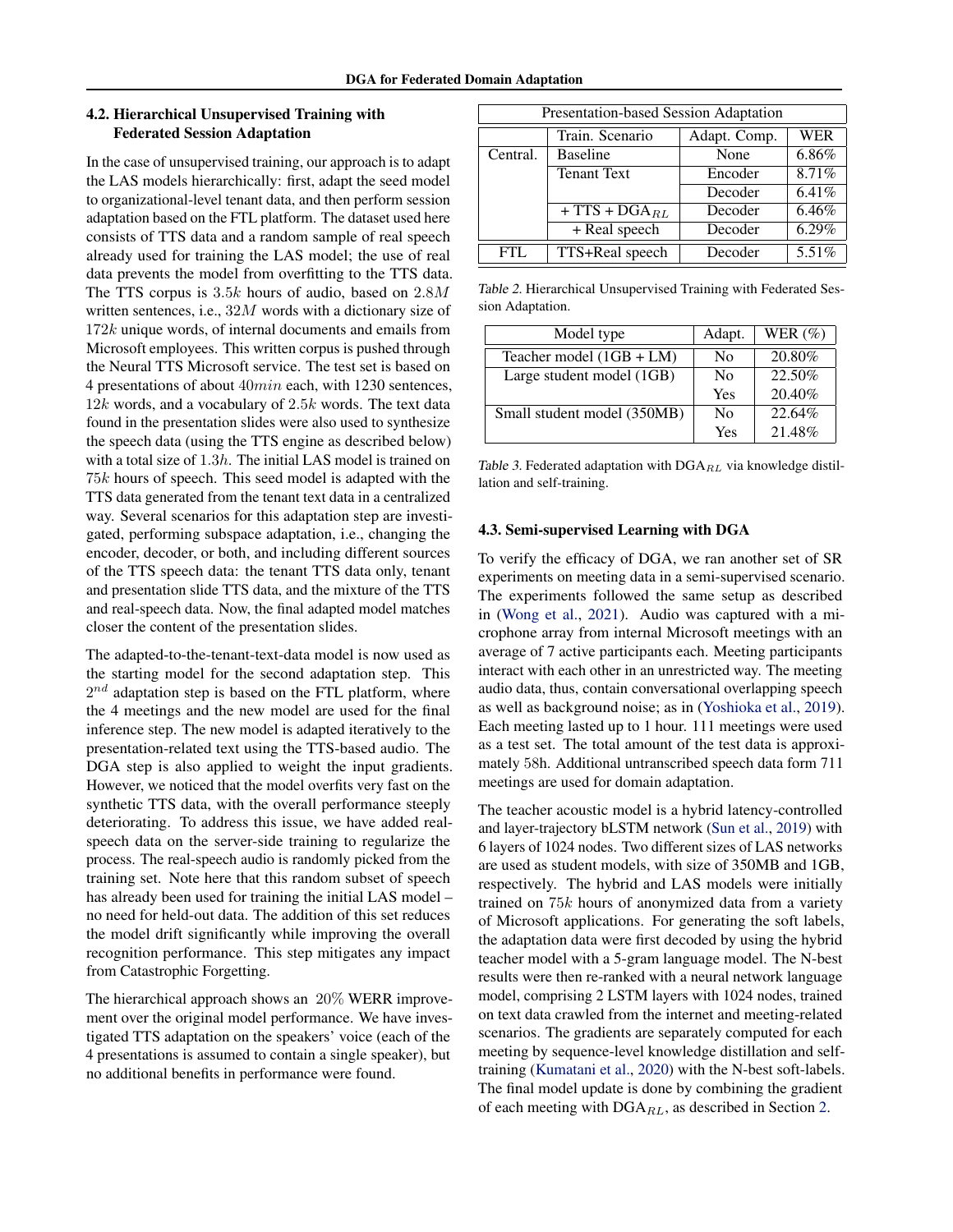<span id="page-6-0"></span>Table [3](#page-5-0) shows the WER for both the teacher and student LAS networks adapted with DGA. It is clear from table [3](#page-5-0) that our FL framework with DGA can improve recognition accuracy in the semi-supervised learning scenario. It is also worth mentioning that our FL platform can achieve better accuracy on the compressed model.

## 5. Discussion and Future Work

In this paper, novel optimization algorithms are presented, addressing challenges unique to the ASR scenarios. This novel approach of weighting the gradients between minibatches allows for enhanced convergence speed-ups and improved model performance. The proposed gradient aggregation scheme acts as a regularizer, de-emphasizing batches where the data are not well modeled. The FL application on ASR tasks is also presented here. Our weighted gradient aggregation algorithm shows a  $7\times$  speed-up and 6% WERR on the LS task, 20% WERR for a session adaptation task, and improved performance in a model compression task.

Although the experimental part is focused on the ASR tasks, the algorithms are shown to generalize to other tasks, such as face identification and NLP applications.

## References

- Abadi, M., Barham, P., Chen, J., Chen, Z., Davis, A., Dean, J., Devin, M., Ghemawat, S., Irving, G., Isard, M., Kudlur, M., Levenberg, J., Monga, R., Moore, S., Murray, D., Steiner, B., Tucker, P., Vasudevan, V., Warden, P., Wicke, M., Yu, Y., and Zheng, X. Tensorflow: A System for Large-Scale Machine Learning. *arXiv preprint arXiv:1605.08695*, 2016.
- Alain, G., Lamb, A., Sankar, C., Courville, A., and Bengio, Y. Variance Reduction In SGD by Distributed Importance Sampling. *arXiv preprint arXiv:1511.06481v7*, 2016.
- Ben-Nun, T. and Hoefler, T. Demystifying Parallel and Distributed Deep Learning: An In-depth Concurrency Analysis. *ACM Computing Surveys*, 4(65), 2019.
- Bouchard, G., Trouillon, T., Perez, J., and Gaidon, A. Online Learning to Sample. *arXiv preprint arXiv:1506.09016v2*, 2015.
- Chan, W., Jaitly, N., Le, Q. V., and Vinyals, O. Listen, Attend and Spell. *arXiv preprint arXiv:1508.01211*, 2015.
- Chen, K. and Huo, Q. Scalable training of deep learning machines by incremental block training with intra-block parallel optimization and blockwise model-update filtering. In *Proc. ICASSP*, March 2016.
- Chiu, C., Sainath, T., Wu, Y., Prabhavalkar, R. Nguyen, P., Chen, Z., Kannan, A., Weiss, R.J. Rao, K., Gonina, E.,

Jaitly, N., Li, B., Chorowski, D., and Bacchiani, M. Stateof-the-art speech recognition with sequence-to-sequence models. *arXiv preprint arXiv:1712.01769*, 2018.

- Dimitriadis, D., Kumatani, K., Gmyr, R., Gaur, Y., and Eskimez, E. S. Federated Transfer Learning with Dynamic Gradient Aggregation. *arXiv preprint arXiv:2008.02452*, 2020.
- Epshteyn, A., Vogel, A., and DeJong, G. Active Reinforcement Learning. In *Proc. ICML*, 2008.
- Graves, A. Sequence Transduction with Recurrent Neural Networks. *arXiv preprint arXiv:1211.3711*, 2012.
- Hsu, Y., Liu, Y., Ramasamy, A., and Kira, Z. Reevaluating Continual Learning Scenarios: A Categorization and Case for Strong Baselines. *arXiv preprint arXiv:1810.12488v4*, 2018.
- Huang, Y., Wang, Y., and Gong, Y. Semi-Supervised Training in Deep Learning Acoustic Model. In *Proc. Interspeech*, 2016.
- Konecny, J., McMahan, B. H., and Ramage, D. Federated Optimization: Distributed Optimization Beyond the Datacenter. *arXiv preprint arXiv:1511.03575v1*, 2015.
- Kumatani, K., Dimitriadis, D., Gaur, Y., Gmyr, R., Eskimez, S. E., Li, J., and Zeng, M. Sequence-level self-learning with multi-task learning framework. *Proc. Interspeech*, 2020.
- Leroy, D., Coucke, A., Lavril, T., T., G., and Dureau, J. Federated Learning for Keyword Spotting. *arXiv preprint arXiv:1810.05512v4*, 2019.
- Li, Q., Wen, Z., Wu, Z., Hu, S., Wang, N., and He, B. A Survey on Federated Learning Systems: Vision, Hype and Reality for Data Privacy and Protection. *arXiv preprint arXiv:1907.09693v4*, 2020.
- Li, T., Sahu, A. K., Talwalkar, A., and Smith, V. Federated Learning: Challenges, Methods, and Future Directions. *arXiv preprint arXiv:1908.07873v1*, 2019.
- Liang, X., Javid, A. M., Skoglund, M., and Chatterjee, S. Asynchronous Decentralized Learning of a Neural Network. *arXiv preprint arXiv:2004.05082v1*, 2020.
- Panayotov, V., Chen, G., Povey, D., and Khudanpur, S. LibriSpeech: an ASR corpus based on public domain audio books. In *Proc. International Conference on Acoustics, Speech and Signal Processing*, 2015.
- Parisi, G., Kemker, R., Part, J., Kanan, C., and Wermter, S. Continual Lifelong Learning with Neural Networks: A Review. *arXiv preprint arXiv:1802.07569*, 2018.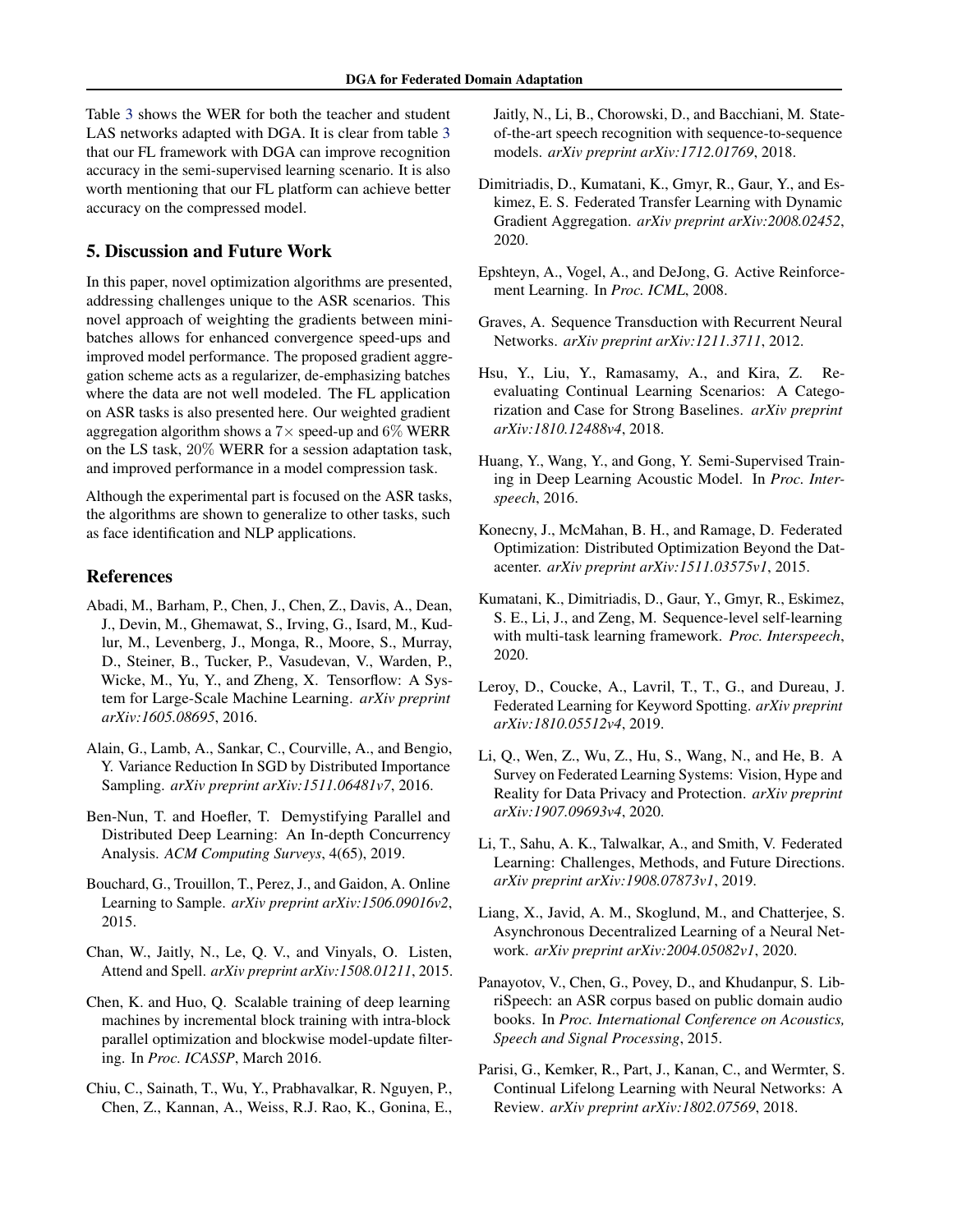- <span id="page-7-0"></span>Patarasuk, P. and Yuan, X. Bandwidth Optimal All-reduce Algorithms for Clusters of Workstations. *J. Parallel Distrib. Comput.*, 69(2):117–124, 2009.
- Reddi, S. J., Charles, Z., Zaheer, M., Garrett, Z., Rush, K., Konecny, J., Kumar, S., and B., M. H. Adaptive Federated Optimization. *arXiv preprint arXiv:2003.00295v1*, 2020.
- Rosenberg, A., Zhang, Y. Ramabhadran, B., Jia, Y., Moreno, P., Wu, Y., and Wu, Z. Speech Recognition with Augmented Synthesized Speech. In *Proc. IEEE Automatic Speech Recognition and Understanding Workshop (ASRU)*, 2019.
- Sahoo, D., Pham, Q., Lu, J., and Ho, S. Online Deep Learning: Learning Deep Neural Networks on the Fly. *arXiv preprint arXiv:1711.03705*, 2017.
- Sergeev, A. and Bals, M. D. Horovod: Fast and Easy Distributed Deep Learning in TensorFlow. *arXiv preprint arXiv:1802.05799*, 2018.
- Shamir, O., Srebro, N., and Zhang, T. Communication Efficient Distributed Optimization Using an Approximate Newton-type Method. *arXiv preprint arXiv:1312.7853*, 2013.
- Sun, E., Li, J., and Gong, Y. Layer trajectory blstm. In *In Proceedings of Interspeech*, 2019.
- Wolford, B. A Guide to GDPR Data Privacy Requirements. <https://gdpr.eu/data-privacy/>, 2021.
- Wong, J. H. M., Dimitriadis, D., Kumatani, K., Gaur, Y., Polovets, G., Parthasarathy, P., Sun, E., Li, J., and Gong, Y. Ensemble combination between different time segmentations. In *In Proceedings of ICASSP*, 2021.
- Yoshioka, T., Dimitriadis, D., Stolcke, A., Hinthorn, W., Chen, Z., Zeng, M., and Xuedong, H. Meeting Transcription Using Asynchronous Distant Microphones. In *Proc. Interspeech*, pp. 2968–2972, 2019.

# A. Dynamic Aggregation Algorithm – Theoretical Proof

The gradient aggregation of Equation [3,](#page-1-0) can be seen as (dropping the subscript  $T$ )

$$
\mathbb{E}_p[g^{(s)}] = \int p(g)g^{(s)}dg = \mathbb{E}_\alpha\left[\frac{p(g)}{\alpha(g)}g^{(s)}\right] \simeq \frac{1}{N} \sum_{j=1}^N \alpha^{(j)}g^{(j)}\tag{7}
$$

where  $p(\cdot)$  is the probability density function of the random variable G and  $g^{(s)}$  is the function mapping gradients to the gradient space  $\mathbb{R}^d$ , with d the gradient dimension. The mean value of the gradient  $g^{(s)}$  can be approximated by the

weighted sum of the gradient samples  $g^{(j)}$  for  $j = 1, ..., N$ based on the client data, as long as  $a^{(j)} \sim p(g^{(s)})$  and  $\alpha^{(j)} \geq 0$ . Equally, if the training step in the server and clients is considered as a large-batch process then  $g^{(s)} \sim$  $\nabla_{\theta} \mathcal{L}(\cdot)$ , as in Section [3,](#page-2-0) and  $g^{(j)}$  are samples of the random variable G.

It is shown, that reducing the variance of the gradient  $g^{(s)}$ can improve the convergence speed during training. In a multi-dimensional space, it is shown that an equivalent criterion of variance minimization is minimizing the eigenvalues of the Covariance matrix  $\Sigma(\cdot)$  of the weighted gradients, or equally  $\min_{\alpha} \text{Tr}(\Sigma(\alpha))$ , where  $\Sigma(\alpha)$  is a function of the gradient weights  $\alpha = {\alpha^{(j)}}_{j=1}^N$ , and we will minimize the Tr  $(\Sigma(\alpha))$  by optimizing these weights [\(Alain et al.,](#page-6-0) [2016\)](#page-6-0),

$$
\operatorname{Tr}(\Sigma(\alpha)) = \mathbb{E}_{\alpha} \left[ \left\| \frac{p(g)}{\alpha(g)} \nabla_{\theta} \mathcal{L}(\cdot) \right\|_{2}^{2} \right] - \left\| \mu \right\|_{2}^{2} \quad (8)
$$

where  $\mu = \mathbb{E}_p[\nabla_{\theta} \mathcal{L}(\cdot)].$  Based on Eq. 8, the optimal weights  $\alpha^*$  are given by

$$
\alpha^* = \frac{1}{Z} p(g) \| \nabla_{\theta} \mathcal{L}(\cdot) \|_2 \tag{9}
$$

where  $Z = \int p(g) \left\| \nabla_{\theta} \mathcal{L}(\cdot) \right\|_2 dg$ , according to [\(Alain et al.,](#page-6-0) [2016\)](#page-6-0).

Proof.

$$
\operatorname{Tr}(\Sigma(\alpha)) = \operatorname{Tr}\left(\mathbb{E}_{\alpha}\left[\left(\frac{p}{\alpha}g^{(s)} - \mu\right)\left(\frac{p}{\alpha}g^{(s)} - \mu\right)^{T}\right]\right)
$$

$$
= \operatorname{Tr}\left(\mathbb{E}_{\alpha}\left[\left(\frac{p}{\alpha}g^{(s)}\right)\left(\frac{p}{\alpha}g^{(s)}\right)^{T}\right] - \mu\mu^{T}\right)
$$

$$
= \mathbb{E}_{\alpha}\left[\operatorname{Tr}\left(\left(\frac{p}{\alpha}g^{(s)}\right)\left(\frac{p}{\alpha}g^{(s)}\right)^{T}\right)\right] - \|\mu\|_{2}^{2}
$$

$$
= \mathbb{E}_{\alpha}\left[\left\|\frac{p}{\alpha}g^{(s)}\right\|_{2}^{2}\right] - \|\mu\|_{2}^{2}
$$
(10)

From Jensen's inequality, we get,

$$
\mathbb{E}_{\alpha}\left[\left\|\frac{p}{\alpha}g^{(s)}\right\|_{2}^{2}\right] \geq \left(\mathbb{E}_{\alpha}\left[\left\|\left(\frac{p}{\alpha}g^{(s)}\right\|_{2}\right]\right)^{2}\right] = \left(\int \frac{p}{\alpha} \left\|g^{(s)}\right\|_{2} dg\right)^{2} = \left(\mathbb{E}_{p}\left[\left\|g^{(s)}\right\|_{2}\right]\right)^{2}
$$
\n(11)

when  $\alpha, p \geq 0$ . Based on Equation 11, the lower bound for Tr( $\Sigma(\alpha)$ ) is  $\left(\mathbb{E}_p\left[\left\|g^{(s)}\right\|_2\right]\right)^2 - \|\mu\|_2$ .